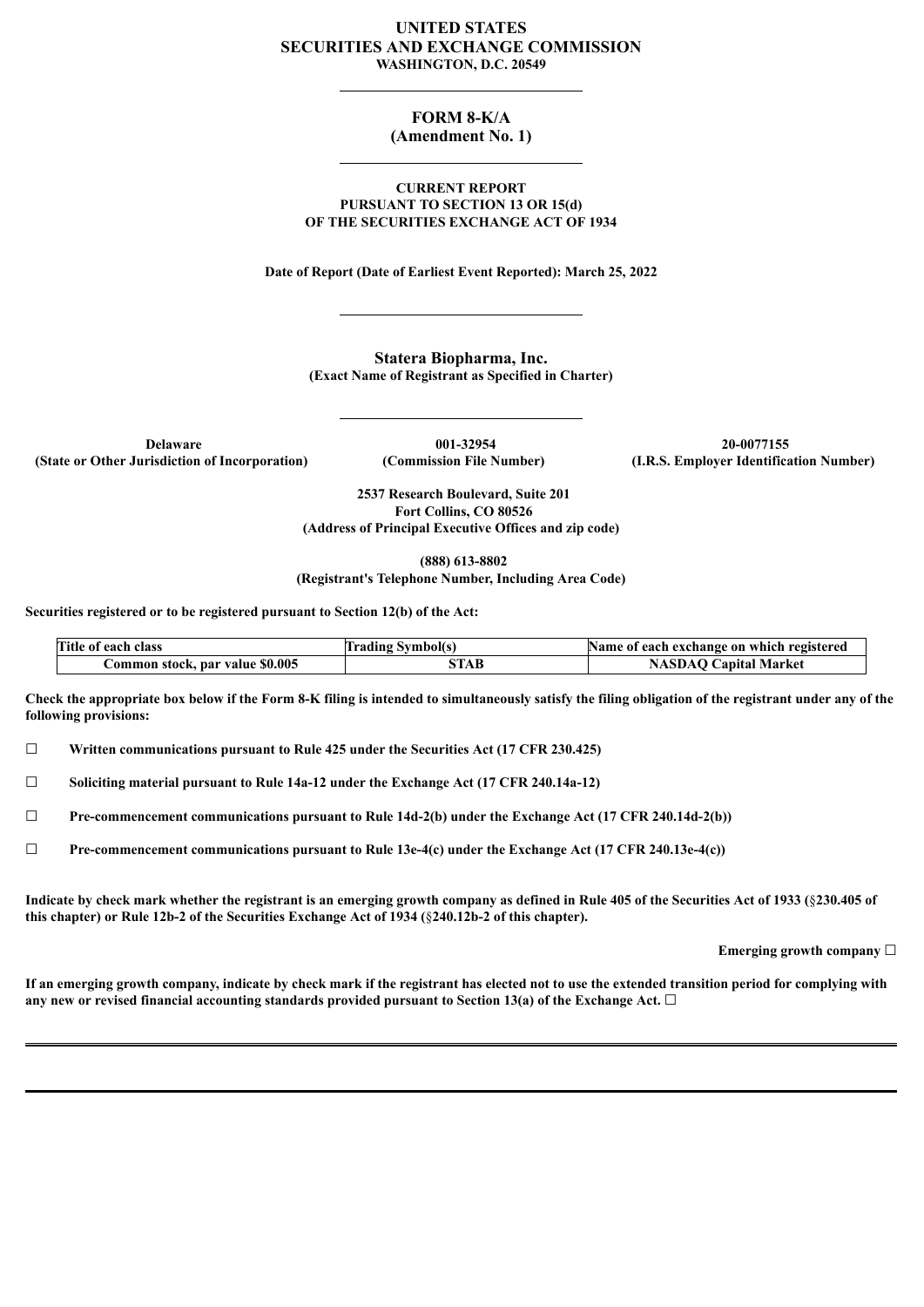#### **EXPLANATORY NOTE**

On March 31, 2022, Statera Biopharma, Inc. (the "**Company**") filed a current report on Form 8-K (the "**Original Report**") to report, among other things, that two members of its board of directors had resigned and that, as a result, the Company was no longer in compliance with certain requirements of the Nasdaq Stock Market's Listing Rules. The Company is filing this Amendment No. 1 to Form 8-K/A (this "**Amendment**") to revise certain disclosures made in Item 3.01 of the Original Report with respect to the ability of the Company to remediate and cure the deficiencies. This Amendment does not amend any other item of the Original Report or purport to provide an update or a discussion of any developments at the Company subsequent to the filing date of the Original Report.

#### Item 3.01. Notice of Delisting or Failure to Satisfy a Continued Listing Rule or Standard: Transfer of Listing

On March 25, 2022, Randy Saluck and Lea Verny, each a member of the board of directors (the "**Board**") of the Company, resigned from their positions as members of Board, effective immediately. At the time of their resignations, Mr. Saluck and Ms. Verny each served on the audit, nominating and corporate governance and compensation committees of the Board. As a result of these resignations, the Company is no longer in compliance with several of the Nasdaq Stock Market's ("**NASDAQ**") governance rules.

First, under NASDAQ Listing Rule 5605(b)(1), a majority of the directors on the Board must be independent directors, as defined under the NASDAQ rules. As of the effective time of the resignations of Mr. Saluck and Ms. Verny, the Board is comprised of one director who is independent under the NASDAQ Listing Rules and two directors who are not independent.

Second, under NASDAQ Listing Rule 5605(c)(2)(A), the audit committee of the Board must be comprised of at least three independent directors, as defined under the NASDAQ rules. As of the effective time of the resignations of Mr. Saluck and Ms. Verny, the audit committee of the Board is comprised of one director who is independent under the NASDAQ Listing Rules.

Third, under NASDAQ Listing Rules 5605(d)(2)(A) and 5605(d)(5), the compensation committee of the Board must be comprised of at least two independent directors, as defined under the NASDAQ Rules. As of the effective time of the resignations of Mr. Saluck and Ms. Verny, the compensation committee of the Board is comprised of only one director who is independent under the NASDAQ Listing Rules.

On March 28, 2022, the Company provided formal notice to NASDAQ disclosing the Company's noncompliance with NASDAQ's governance requirements as described above. Under NASDAQ's rules, because the Company has only one independent director and one independent audit committee member, there is no available cure period within which the Company can regain compliance with the rules pertaining to the composition of the Board and the audit committee of the Board. Instead, the Company has until May 19, 2022 to submit a plan to NASDAQ to regain compliance. If NASDAQ accepts the plan, NASDAQ can grant an extension of up to 180 calendar days from April 4, 2022, the date of NASDAQ's letter to the Company regarding this noncompliance matter, to evidence compliance. The Company intends to submit a plan to NASDAQ to regain compliance by or before May 19, 2022.

In accordance with Nasdaq Listing Rule 5605(d)(4), the Company is granted a cure period to regain compliance with the rules pertaining to the composition of the compensation committee of the Board, which cure period will expire upon the earlier of the Company's next annual stockholders' meeting or March 25, 2023; provided, however, that if the Company's next annual stockholders' meeting is held before September 21, 2022, then the Company must evidence compliance no later than September 21, 2022. The Board intends to appoint one or more new independent directors to fill the vacancies on the compensation committee of the Board prior to the expiration of such cure period in order to regain compliance with NASDAQ Listing Rule 5605(d)(2)(A) pertaining to the compensation committee of the Board.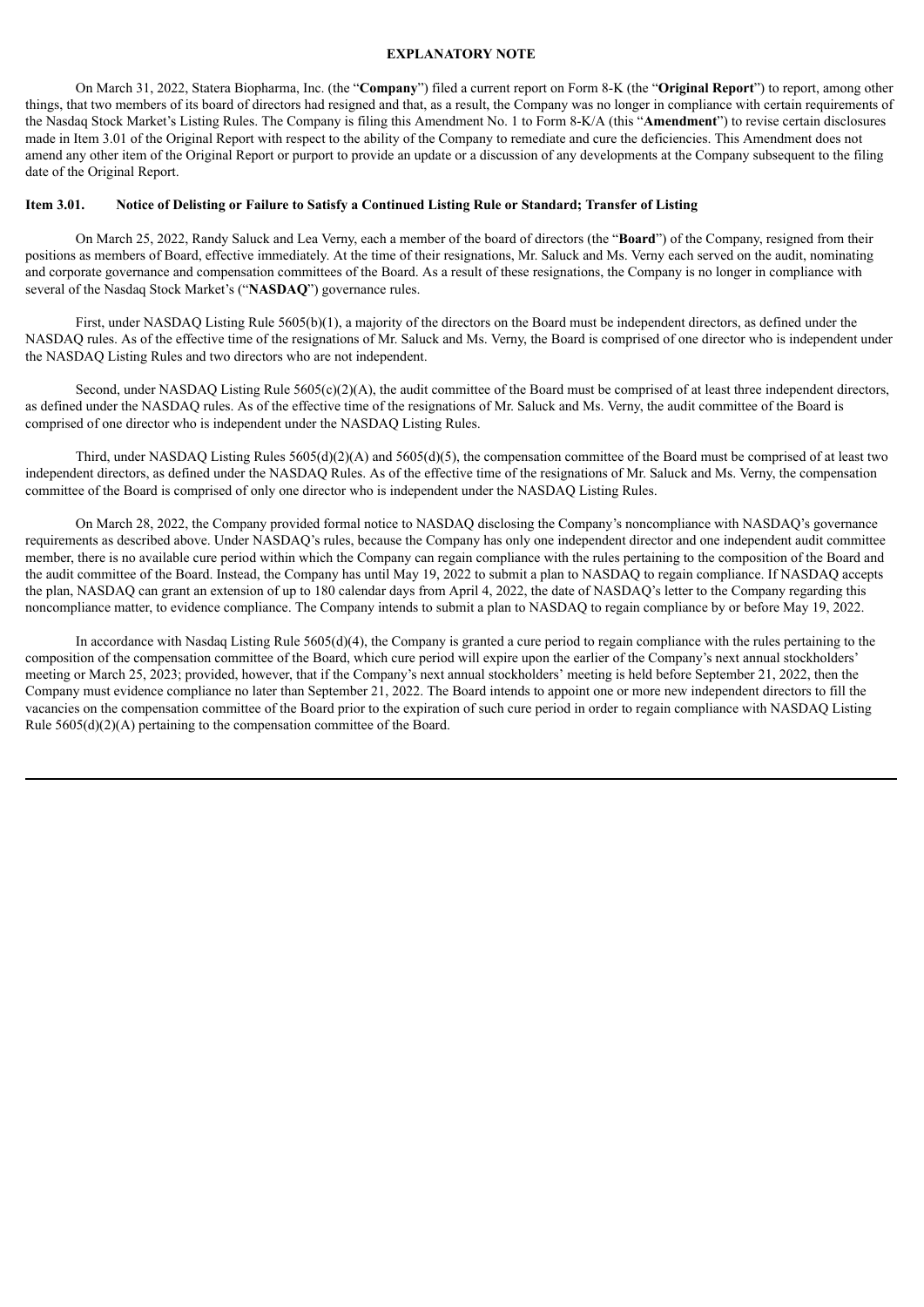#### **Forward Looking Statements**

This Current Report contains forward-looking statements that involve risks and uncertainties intended to be covered by the safe harbor for "forwardlooking statements" provided by the Private Securities Litigation Reform Act of 1995, as amended. All statements other than statements of current or historical fact contained in this Current Report, including statements regarding the Company's expected clinical development timeline for the Company's product candidates, future financial position, business strategy, new products, budgets, liquidity, cash flows, projected costs, regulatory approvals, the impact of any laws or regulations applicable to the Company, and plans and objectives of management for future operations, are forward-looking statements. The words "anticipate," "believe," "continue," "should," "estimate," "expect," "intend," "may," "plan," "project," "will," and similar expressions, as they relate to us, are intended to identify forward-looking statements. We have based these forward-looking statements on the current expectations about future events held by management. While we believe these expectations are reasonable, such forward-looking statements are inherently subject to risks and uncertainties, many of which are beyond the Company's control. The Company's actual future results may differ materially from those discussed here for various reasons. The Company discusses many of these risks under the heading "Risk Factors" in the Company's Annual Report on Form 10-K filed with the SEC on March 22, 2021, as updated by the Company's other filings with the SEC, including the proxy statement/prospectus filed *with the SEC on June 4, 2021,.*

Given these uncertainties, you should not place undue reliance on these forward-looking statements. The forward-looking statements included in this Current Report are made only as of the date hereof. We do not undertake any obligation to update any such statements or to publicly announce the results *of any revisions to any of such statements to reflect future events or developments.*